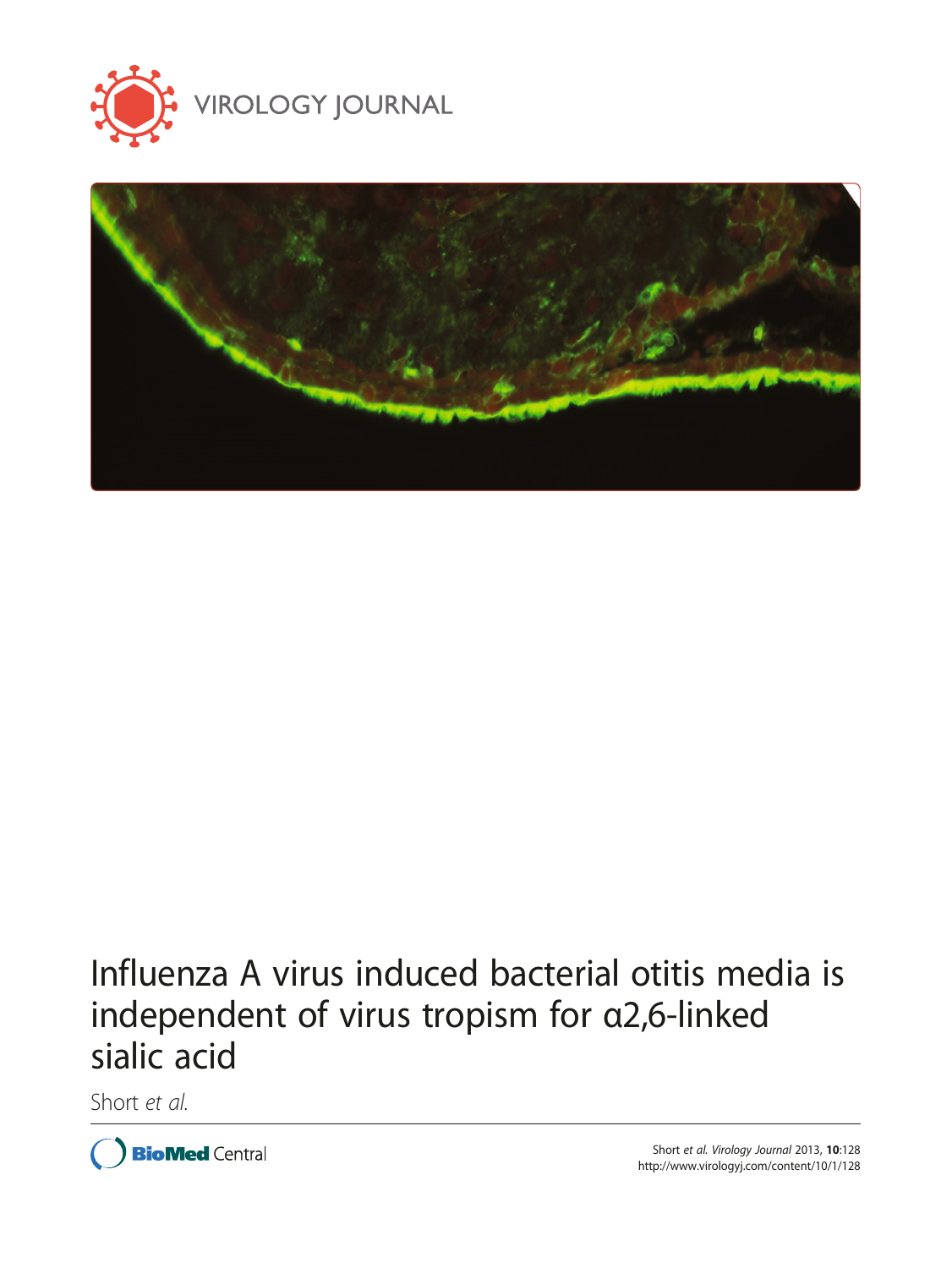## SHORT REPORT **The Contract of the Contract Open Access** (SHORT **Contract of the Contract Open Access**



## Influenza A virus induced bacterial otitis media is independent of virus tropism for α2,6-linked sialic acid

Kirsty R Short<sup>1\*</sup>, Marrit N Habets<sup>2</sup>, Jean Payne<sup>3</sup>, Patrick C Reading<sup>1,4</sup>, Dimitri A Diavatopoulos<sup>2†</sup> and Odilia L Wijburg<sup>1†</sup>

## Abstract

Background: Otitis media (OM) affects ≥80% of children before the age of three. OM can arise following co-infection with influenza A virus (IAV) and the bacterium Streptococcus pneumoniae. We have previously shown that H3 IAV strains (such as Udorn/72) induced a higher rate of bacterial OM than H1 strains (such as PR8/34). This was associated with more efficient replication of H3 strains in the middle ear.

Findings: Here, we assess if the increased replication of IAV strains such as Udorn/72 in the middle ear is dependent upon the binding of the viral HA to α2,6-linked sialic acid. Using murine and in vitro models, the present study shows that recognition of α2,6-linked sialic acid was not required to facilitate bacterial OM.

**Conclusions:** Taken together, these data suggest that other features of the HA mediate bacterial OM.

Keywords: Otitis media, Viral-bacterial co-infection, Sialic acid, Influenza virus

## Findings

## Introduction

Otitis media (OM) is the most frequently diagnosed illness in children under the age of five and can lead to permanent hearing loss [\[1\]](#page-4-0). OM is a polymicrobial disease and can arise following co-infection with influenza A virus (IAV) and the bacterium Streptococcus pneumoniae (the pneumococcus) [[1\]](#page-4-0). We and others have demonstrated that infection with IAV facilitates the development of pneumococcal OM [[2](#page-4-0)-[4\]](#page-4-0). Specifically, we showed that H3 IAV strains, such as Udorn/72 (H3N2), induced a higher rate of pneumococcal OM in mice compared to H1 strains, such as PR8/34 (H1N1) [[5\]](#page-4-0). This was related to the ability of the H3 hemagglutinin (HA) to mediate increased viral replication in the middle ear. H3 viruses also infected human middle ear epithelial cells (HMEECs) at a higher rate than H1 strains in vitro [[5\]](#page-4-0). Here, we investigate if the increased replication of H3 strains in the middle ear is related to the sialic acid preference of the HA.





© 2013 Short et al.; licensee BioMed Central Ltd. This is an Open Access article distributed under the terms of the Creative Commons Attribution License [\(http://creativecommons.org/licenses/by/2.0\)](http://creativecommons.org/licenses/by/2.0), which permits unrestricted use, distribution, and reproduction in any medium, provided the original work is properly cited.

<sup>\*</sup> Correspondence: [kirsty\\_short@yahoo.com](mailto:kirsty_short@yahoo.com) †

Equal contributors

<sup>&</sup>lt;sup>1</sup>Department of Microbiology and Immunology, The University of Melbourne, Melbourne, VIC 3010, Australia

Full list of author information is available at the end of the article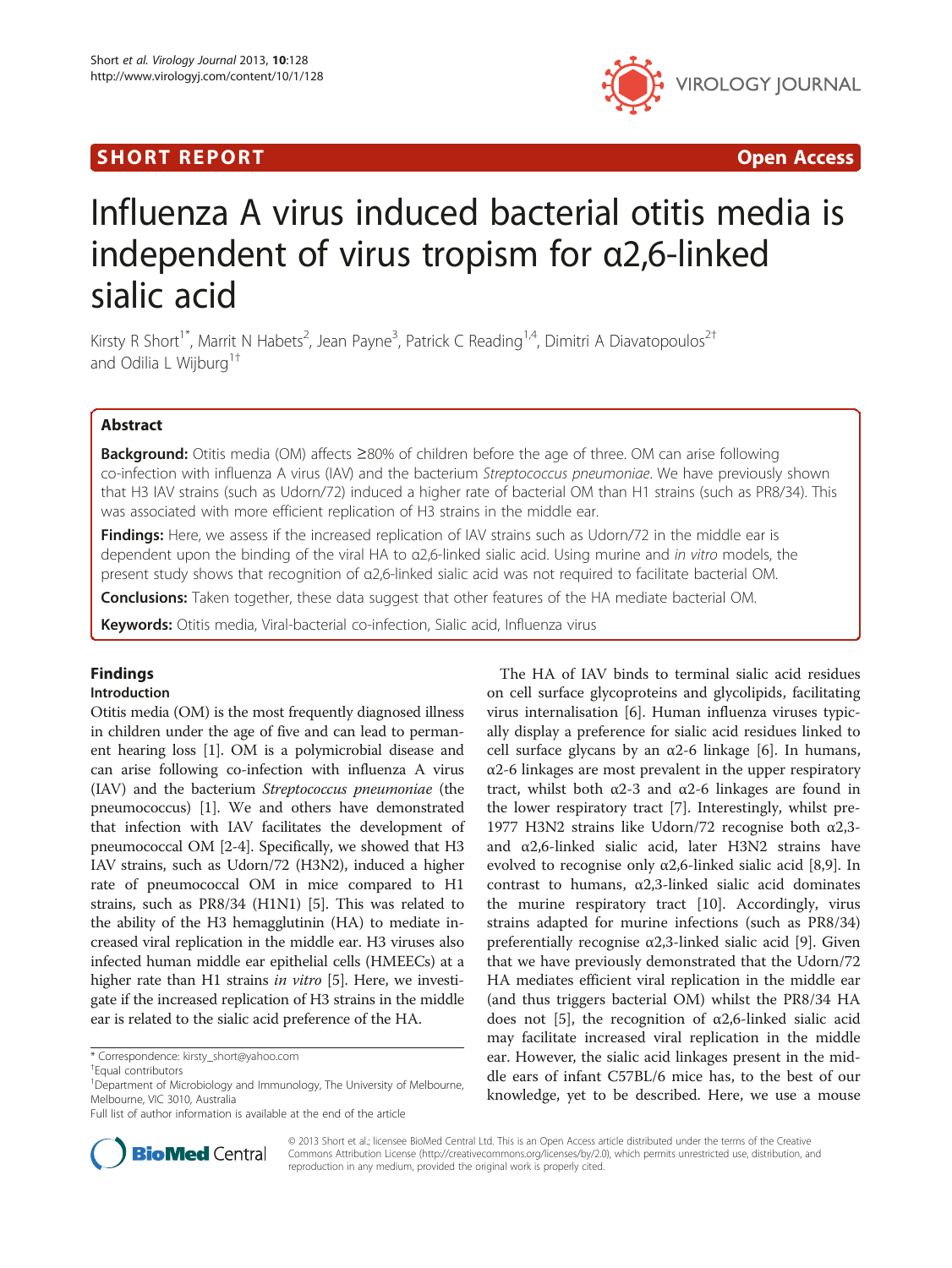<span id="page-2-0"></span>model of OM and in vitro cultured HMEECs to show that increased replication of select H3 influenza virus strains in the middle ear is independent of tropism for α2,6-linked sialic acid.

## Materials & methods

#### Viral and bacterial strains

The bioluminescent S. pneumoniae strain EF3030 $\text{lux}$  (type 19F) was used in all experiments [[11](#page-4-0)]. A/Udorn/307/72 (H3N2; Udorn72), A/Port Chalmers/1/73 (H3N2; Port Chalmers/73) and HKx31 (H3N2) were grown in embryo-nated eggs [\[4\]](#page-4-0). Horse-serum resistant (HS $^{\text{R}}$ ) mutants were selected by growing the parent virus in embryonated eggs in the presence of non-immune horse serum. Tropism of all HS<sup>R</sup> strains for only  $\alpha$ 2,3-linked sialic acid was confirmed by the desialyation-resialyation of red blood cells [[9\]](#page-4-0), and was consistent with previous publications with these strains [[9\]](#page-4-0).

#### Infection of mice

Animal experiments were approved by the Animal Ethics Committee of The University of Melbourne (APP0811053 & APP1011872). C57BL/6 mice were bred and housed under specific pathogen-free conditions. Five-day old C57BL/6 mice were colonised intranasally (i.n.) with  $2 \times$  $10<sup>3</sup>$  colony forming units (CFU) of S. pneumoniae  $EF3030^{Lux}$  or PBS in 3 µLs. At 14-days of age, mice were infected i.n. with 20 (PR8/34) or  $10^{2.5}$  (all other virus strains) plaque forming units (PFU) of IAV in 3 μLs. Six days post-IAV infection, organs were collected for analysis.

## Enumeration of bacterial and viral load

Tissues used to quantify bacterial and viral load were collected and processed as described previously [[11](#page-4-0)].

### Infection and staining of HMEECs

HMEECs [\[12](#page-4-0)] were kindly donated by Prof. David Lim (House Ear Institute, CA) and were infected and stained



Figure 1 α2,6-linked sialic acid recognition does not affect the development of pneumococcal OM. A. Titres of S. pneumoniae EF3030<sup>lux</sup> in the middle ears of mice six-days after i.n. infection with wild-type or horse-serum resistant (HS<sup>R</sup>) IAV strains. Bacterial counts are represented as the average titre derived from the left and right ear of each mouse. Data is pooled from a minimum of two independent experiments. Statistical significance was determined using a Mann–Whitney U-Test between the relevant wild-type or HS<sup>R</sup> strain. Dashed line indicates the detection limit of the assay. **B**. Titres of IAV in the middle ears of mice six-days after i.n. infection with wild-type or horse-serum resistant (HS<sup>R</sup>) IAV strains. Viral tires are represented as the average titre derived from the left and right ear of each mouse. Data is pooled from a minimum of two independent experiments. Statistical significance was determined using a One-Way ANOVA with a Bonferroni post-correction and is denoted by an asterisk (p < 0.05). Dashed line indicates the detection limit of the assay.  $C$ . Sialic acid expression in the murine middle ear. Sections were labeled with Maackia amurensis agglutinin (ΜΑΑ; α2,3-linked sialic acid) or Sambucus nigra agglutinin (SNA; α2,6-linked sialic acid) with or without pre-treatment with a sialidase. Positive staining is shown by an arrow. MEE: Middle Ear Epithelium; MEC: Middle Ear Cavity.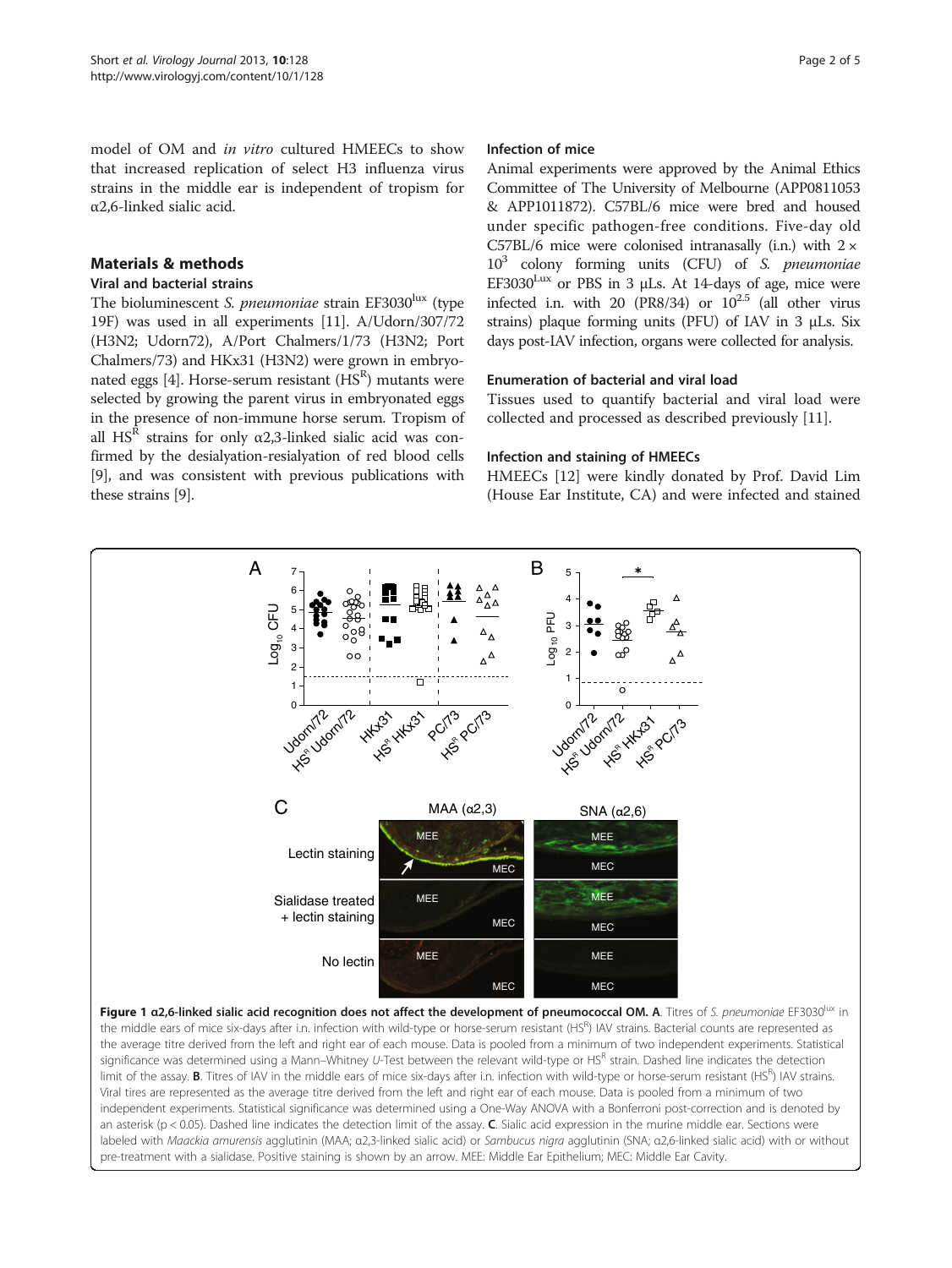<span id="page-3-0"></span>as described previously [[5\]](#page-4-0). The percentage of infected cells was calculated by counting a minimum of 80 cells per well, where each data point was the average of an experimental duplicate.

#### Lectin staining

Middle ears were collected and sectioned for histology essentially as described previously [[4\]](#page-4-0). Lectin staining on middle ear sections was performed using the DIG glycan differentiation kit (Roche Diagnostics, Germany). Briefly, sections were incubated for 1 hour at 37°C in PBS or PBS supplemented with 400 mU/mL Vibrio cholerae sialidase (Sigma, USA). Sections were subsequently labelled with DIG-labelled Maackia amurensis agglutinin (MAA; <sup>α</sup>2,3 linked sialic acid) or Sambucus nigra agglutinin (SNA; α2,6-linked sialic acid) and stained with anti-DIG-FITC (Roche, USA). Autofluorescence was quenched using 0.01% (w/v) Evans blue (Sigma).

HMEECs were incubated with PBS supplemented with 4 mM  $CaCl<sub>2</sub> \pm 500$  mU/mL *Vibrio cholerae* sialidase (Sigma) for 120 minutes at 37 degrees. Cells were subsequently washed and stained with biotinylated Maackia amurensis Lectin (MAL II) (Vector Laboratories, USA), or with biotinylated Sambucus nigra lectin (SNA I) (EY Laboratories, USA). Cells were once again washed, incubated with streptavidin-conjugated APC (BD Biosciences, USA) and lectin binding was measured on a LSR II flow cytometer (BD Biosciences, USA). Data was analysed with FlowJo version 7.6.5 (TreeStar Inc, Ashland, OR).

## Results & discussion

## OM is not associated with tropism of the viral HA for α2,6-linked sialic acid

To determine if recognition of α2,6-linked sialic acid was important in the development of secondary bacterial OM, we assessed the ability of a horse serum-resistant mutant  $(HS<sup>R</sup>)$  of Udorn/72 to cause pneumococcal OM. This virus has a single amino acid substitution at residue 226 of the HA that changes its specificity from dual recognition of α2,3- and α2,6-linked sialic acid, to α2,3-linked sialic acid only [[9\]](#page-4-0). Mice colonised with S. pneumoniae at 5-days old were then infected with wild-type Udorn/72 or  $\text{HS}^R$ Udorn/72 at 14-days old. Pneumococcal OM was assessed by measuring bacterial titres in the middle ear six-days post-IAV infection. This time-point was selected as we have previously shown that six days after IAV infection is the peak of bacterial OM in infant mice [[4\]](#page-4-0). Mice infected with  $HS<sup>R</sup>$  Udorn/72 displayed no significant difference in middle ear bacterial titres compared to mice infected with wild-type Udorn/72 (Figure [1A](#page-2-0); Mann–Whitney U-Test, p > 0.05). Accordingly, there was no difference in viral replication between wild-type and  $\text{HS}^R$  Udorn/72 in the middle ear six-days post IAV infection (Figure [1B](#page-2-0); One-Way ANOVA with a Bonferroni post-correction, p > 0.05). Like

Udorn/72, the H3N2 viruses HK×31 and PC/73 also replicated efficiently in the middle ear and facilitated bacterial OM [\[5](#page-4-0)]. As these viruses also display a dual-receptor spe-cificity [[9](#page-4-0)[,13](#page-5-0)], we used  $HS<sup>R</sup>$  mutants to assess if bacterial OM caused by HKx31 and PC/73 was also independent of tropism for α2,6-linked sialic acid.  $HS<sup>R</sup>$  HKx31 and  $HS<sup>R</sup>$ PC/73 did not mediate differential bacterial replication in the middle ear relative to their wild-type parental strains (Figure [1A](#page-2-0); Mann–Whitney  $U$ -Test, p > 0.05). Similarly, there were no significant differences in the titres of these viruses in the middle ear relative to Udorn/72 (Figure [1B](#page-2-0); One-Way ANOVA with a Bonferroni post-correction, p > 0.05) and their replication was equivalent to relevant parental strains [\[5\]](#page-4-0). These observations were supported by immunofluorescent staining of middle ears of uninfected mice, which demonstrated that this site is rich in  $\alpha$ 2,3linked sialic acid (Figure [1C](#page-2-0)). In contrast, only nonspecific background staining was observed for α2,6-linked sialic acid (Figure [1](#page-2-0)C). The middle ears of S. *pneumoniae*, IAV and co-infected mice were also rich in  $\alpha$ 2,3-linked sialic acid (Additional file [1](#page-4-0)). Furthermore, we have previously demonstrated that secondary pneumococcal OM is independent of the viral NA and that the pneumococci in the ear localise to the lumen rather than the middle ear

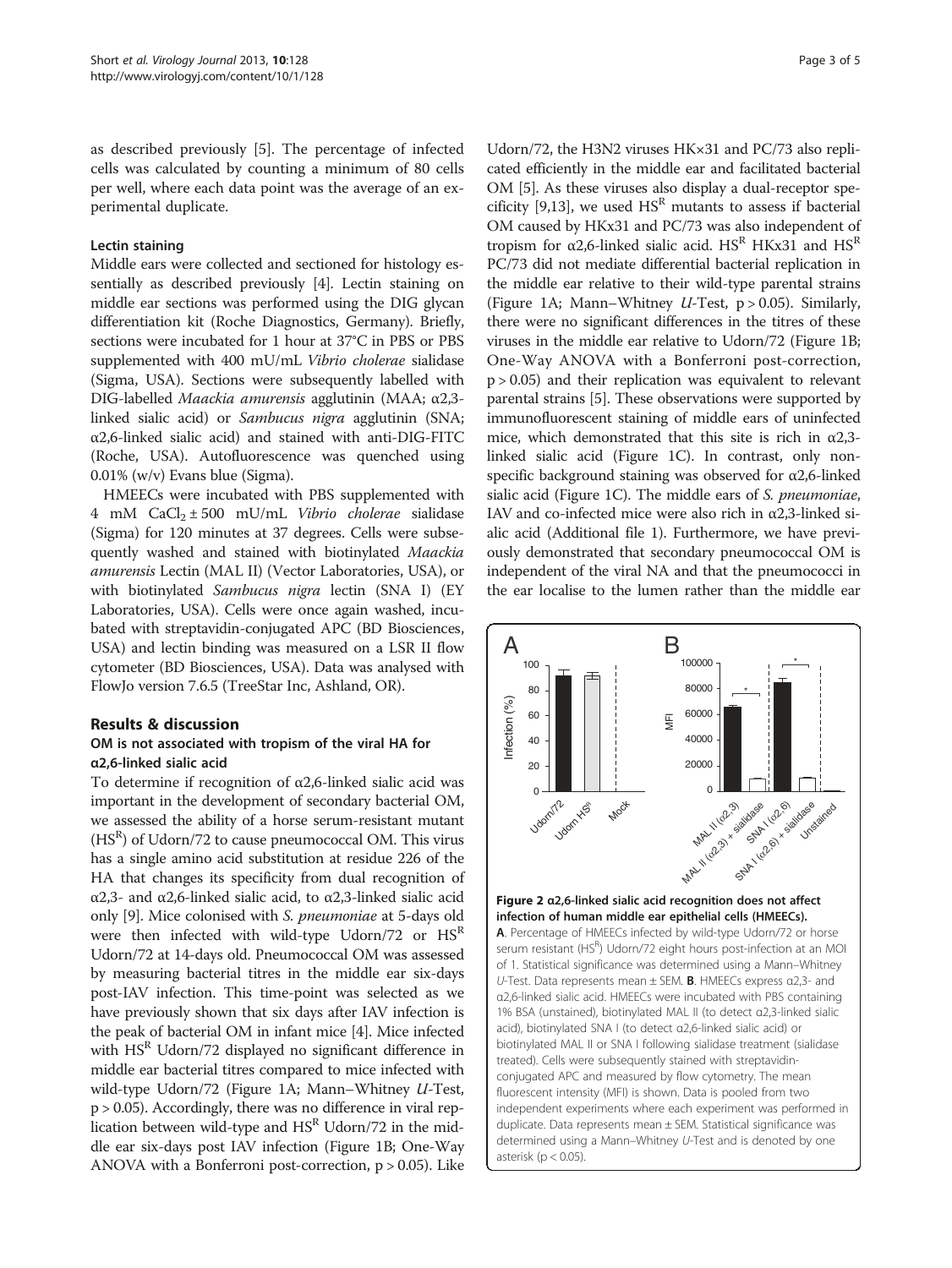<span id="page-4-0"></span>epithelium [4,5]. Thus,  $\alpha$ 2,6-linked sialic acid recognition is not the critical determinant of virus replication in the middle ear or secondary bacterial OM.

## Tropism for α2,6-linked sialic acid does not determine the in vitro infection rate of human middle ear epithelial cells by Udorn/72

To assess the relevance of these findings to human infections, HMEECs were infected with Udorn/72 or  $\text{HS}^R$ Udorn/72.  $HS<sup>R</sup>$  Udorn/72 was not significantly reduced in its ability to infect HMEECs when compared to the wild-type Udorn/72 (Figure [2A](#page-3-0); Mann–Whitney U-Test, p > 0.05). This suggests that recognition of  $\alpha$ 2,6-linked sialic acid on HMEECs by the Udorn/72 HA is not the major factor in determining the rate of infection. Consistent with this hypothesis, HMEECs expressed both α2,6 and  $\alpha$ 2,3-linked sialic acid on the cell surface (Figure [2B](#page-3-0)). The specificity of this binding was confirmed by the reduced number of fluorescent cells observed following sialidase treatment of HMEECs (Figure [2](#page-3-0)B).

In summary, we have previously demonstrated that H3 viruses (such as Udorn/72) with dual specificity for α2,6 and α2,3-linked sialic acid facilitate bacterial OM. In contrast, H1 viruses (such as PR8/34) which only recognise α2,3-linked sialic acid, do not facilitate bacterial OM. We therefore reasoned that recognition of  $\alpha$ 2,6-linked sialic acid may promote increased viral replication in the middle ear and thus bacterial OM. However, H3 viruses with a specificity for only  $\alpha$ 2,3-linked sialic acid were still effective at inducing bacterial OM, replicating in the middle ear and infecting HMEECs. At present, it remains unclear what alternative feature of the H3 HA mediates increased viral replication in the middle ear and thus bacterial OM. Following sialic acid-mediated viral attachment, the H3 HA may promote more effective interactions with secondary receptors required for virus entry and replication [[14](#page-5-0)]. Alternatively, H3 HAs may display increased membrane fusion with epithelial cells in the middle ear, thereby promoting more efficient viral replication [\[15\]](#page-5-0). Thus, whilst OM is independent of tropism for  $\alpha$ 2,6-linked sialic acid, the other features of the HA which may mediate secondary bacterial disease remain an area of ongoing research.

## Additional file

[Additional file 1: Figure S1.](http://www.biomedcentral.com/content/supplementary/1743-422X-10-128-S1.pdf) Sialic acid expression in the murine middle ear following infection with Streptococcus pneumoniae (Sp) and/or the IAV strain Udorn/72. Sections were labeled with Maackia amurensis agglutinin (MAA; α2,3-linked sialic acid), Sambucus nigra agglutinin (SNA; α2,6-linked sialic acid) or unlabelled. Positive staining is shown by an arrow. MEE: Middle Ear Epithelium; MEC: Middle Ear Cavity.

#### Abbreviations

CFU: Colony forming units; HA: Hemagglutinin; HS<sup>R</sup>: Horse serum resistant; HMEECs: Human middle ear epithelial cells; IAV: Influenza A virus; i.n: intranasally; OM: Otitis media; PFU: Plaque forming units.

#### Competing interests

The authors declare that they have no competing interests.

#### Authors' contributions

KRS: Performed experiments, assisted in study design and wrote the manuscript; MNH & JP: Performed experiments, study design and data analysis; PCR/OLW: Assisted in study design & editing manuscript DAD: Assisted in study design and data analysis, performed experiments and helped draft manuscript. All authors read and approved the final manuscript.

#### Acknowledgments

We wish to thank Ms. Kathryn Edenborough and Ms. Emma Job for their experimental assistance. KRS is supported by a GlaxoSmithKline post-graduate support grant and the Elizabeth and Vernon Puzey post-graduate research scholarship. DAD is supported by the 7th Framework Programme of the European Commission (ETB grant 08010). OLW is supported by a Career Development Fellowship (RD Wright Fellowship) from the Australian National Health and Medical Research Council and Pfizer-funded Robert Austrian Award. The Melbourne WHO Collaborating Centre for Reference and Research on Influenza is supported by the Australian Government Department of Health and Ageing. The funding sources of this work did not influence the design or analysis of the data presented in this manuscript.

#### Author details

<sup>1</sup>Department of Microbiology and Immunology, The University of Melbourne, Melbourne, VIC 3010, Australia. <sup>2</sup> Laboratory of Pediatric Infectious Diseases, Department of Pediatrics, Radboud University Medical Centre, Nijmegen, The Netherlands. <sup>3</sup> Australian Animal Health Laboratory, Geelong, VIC 3220, Australia. <sup>4</sup>WHO Collaborating Centre for Reference and Research on Influenza, Victorian Infectious Diseases Reference Laboratory, Melbourne, VIC 3051, Australia.

#### Received: 30 November 2012 Accepted: 15 April 2013 Published: 23 April 2013

#### References

- 1. Massa HM, Cripps AW, Lehmann D: Otitis media: viruses, bacteria, biofilms and vaccines. Med J Aus 2010, 191:S44-S49.
- 2. Peltola VT, Boyd KL, McAuley JL, Rehg JE, McCullers JA: Bacterial sinusitis and otitis media following influenza virus infection in ferrets. Infect Immun 2006, 74:2562–2567.
- 3. Giebink GS, Berzins IK, Marker SC, Schiffman G: Experimental otitis media after nasal inoculation of streptococcus pneumoniae and influenza a virus in chinchillas. Infect Immun 1980, 30:445–450.
- 4. Short KR, Diavatopoulos DA, Thorton R, et al: Influenza virus induces bacterial and non-bacterial otitis media. J Infect Dis 2011, 204:1857-1865.
- 5. Short KR, Reading PC, Brown LE, et al: Influenza-induced inflammation drives pneumococcal otitis media. Infect Immun 2012, 81(3):645–652.
- 6. Connor R, Kawaoka Y, Webster R, Paulson J: Receptor specificity in human, avian, and equine H2 and H3 influenza virus isolates. Virol 1994, 205:17–23.
- 7. Shinya K, Ebina M, Yamada S, Ono M, Kasai N, Kawaoka Y: Avian flu: influenza virus receptors in the human airway. Nature 2006, 440:435–436.
- 8. Ryan-Poirier K, Suzuki Y, Bean WJ, et al: Changes in H3 influenza A virus receptor specificity during replication in humans. Virus Res 1998, 56:169–176.
- 9. Tate MD, Brooks AG, Reading PC: Correlation between sialic acid expression and infection of murine macrophages by different strains of influenza virus. Microbes Infect 2011, 13:202–207.
- 10. Ibricevic A, Pekosz A, Walter MJ, et al: Influenza virus receptor specificity and cell tropism in mouse and human airway epithelial cells. J Virol 2006, 80:7469–7480.
- 11. Diavatopoulos D, Short K, Price J, et al: Influenza A virus facilitates streptococcus pneumoniae transmission and disease. FASEB J 2010, 24:1789–1798.
- 12. Chun YM, Moon SK, Lee HY, et al: Immortalization of normal adult human middle ear epithelial cells using a retrovirus containing the E6/E7 genes of human papillomavirus type 16. Ann Otol Rhinol Laryngol 2002, 111:507–517.